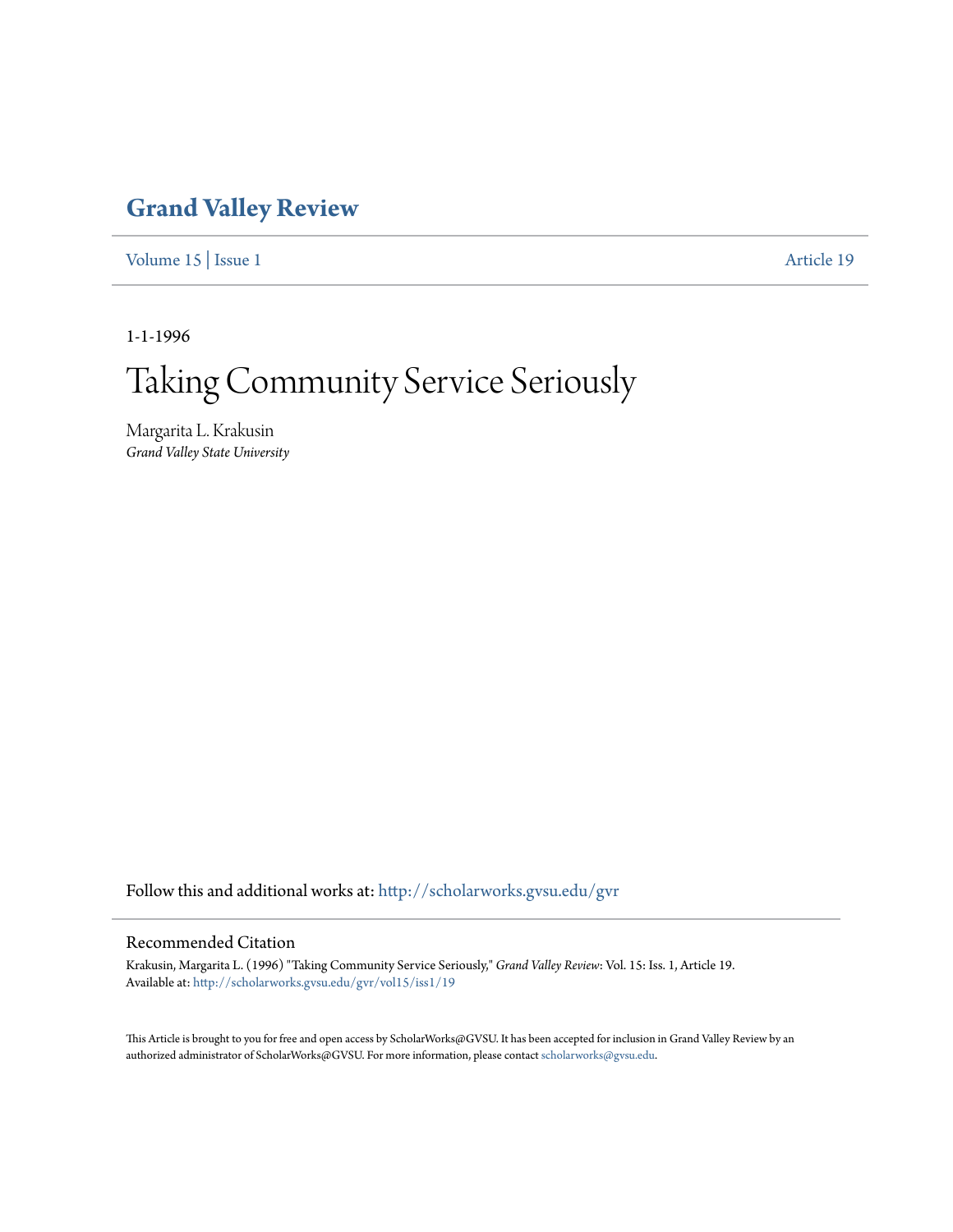### **Taking Community Service Seriously**

#### *Margarita L. Krakusin*

I have been privileged to offer community service in my two "homes": Grand Rapids, where I work; and Lansing, where I reside. This service has been providing translation and interpretation services from English to Spanish and fostering better and closer relations between the Hispanic and non-Hispanic communities in these areas.

For the past three years, I have conducted an intensive Spanish language training program for patrol officers of the Grand Rapids Police Department. The program, created and sponsored by the Hispanic Center of Grand Rapids, aims to enhance understanding between the police and the Spanish-speaking community, and, at the same time, help to ensure the officers' well-being during their official contacts with this community. In addition to language instruction, the police learn about cultural differences. For example, American police officers are trained to react immediately to nervous behavior when an individual is stopped and questioned. However, in most Spanish-speaking cultures, the police are traditionally viewed as an oppressive arm of the government, to be feared and avoided at all costs. Therefore, a Hispanic-American may react with nervousness when approached by a police officer. Knowing this cultural difference allows police officers to conduct their interviews more effectively.

In Lansing and East Lansing, I have translated into Spanish medical pamphlets put out by the various clinical departments of Michigan State University and the State of Michigan. The pamphlets are designed to inform the Spanish-speaking community about such public health matters as the need for children's vaccinations, and the availability of amniocentesis testing to detect latent birth defects (spina bifida, for instance) and confidential HIV testing. I have also worked as an ad hoc interpreter when migrant workers speaking only Spanish have had to seek emergency medical treatment at area hospitals. My task is not only to relay accurate information in both directions, but also to reassure the patients, who may well be confused and frightened by the strange language and environment, that they will be taken care of. If the patient and family are at ease, the hospital personnel can communicate more fully and specifically with them and more accurately and rapidly establish diagnoses.

Sometimes such interaction can be quite extended. For instance, last November, I was called by the Lansing City Rescue Mission to assist them with a family which had just arrived from Mexico; neither the mother, the father, nor the three small children spoke any English. Although the weather was very cold, all were dressed in flimsy, short-sleeved clothing, and all—with the exception of the father—were visibly sick. During the medical examination of the children-each of whom had severe bronchitis--I helped the mother to understand what was being done and what was being asked of her, including what passed for a clinical history. The mother was